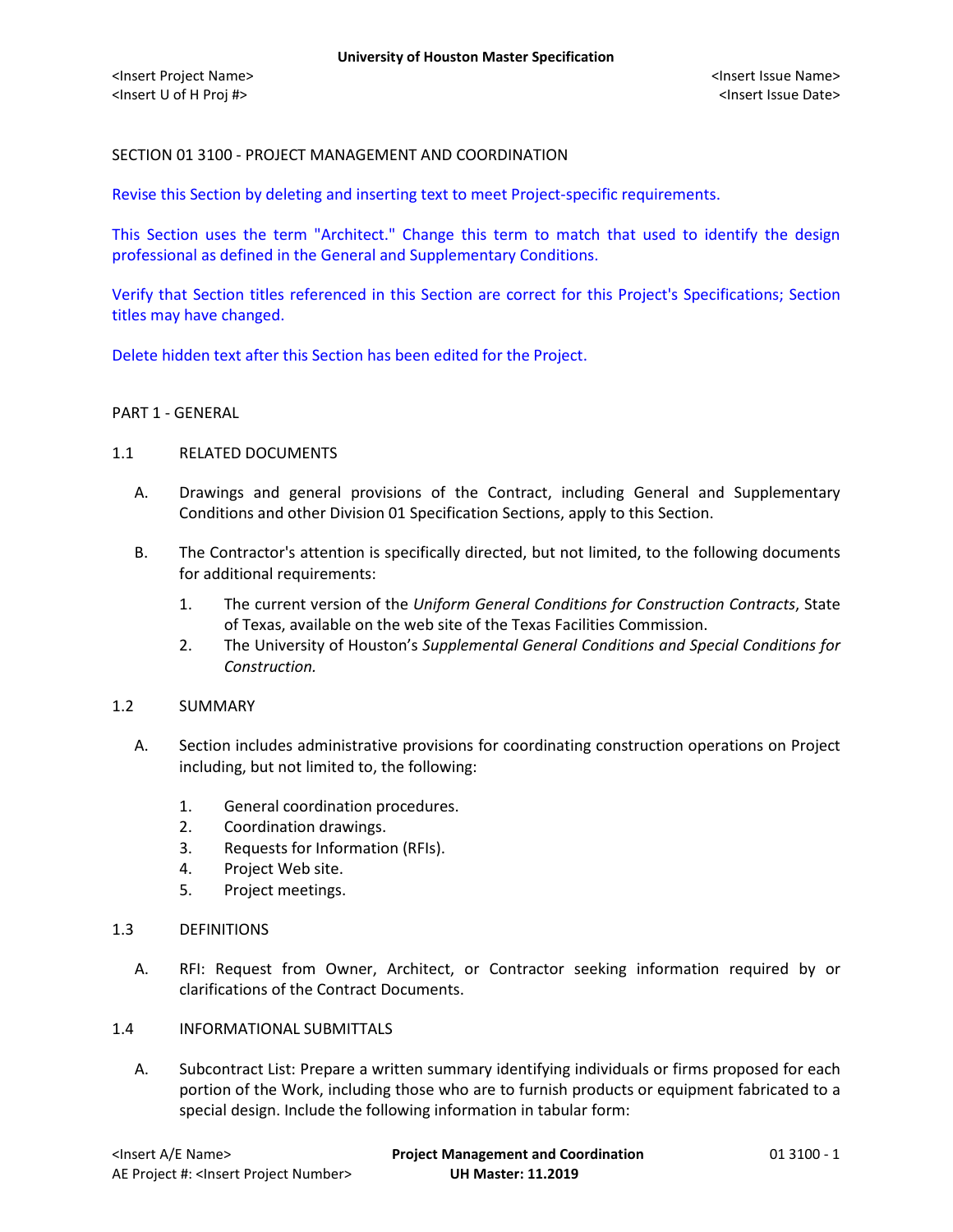- 1. Name, address, and telephone number of entity performing subcontract or supplying products.
- 2. Number and title of related Specification Section(s) covered by subcontract.
- 3. Drawing number and detail references, as appropriate, covered by subcontract.
- B. Key Personnel Names: Within 15 days of starting construction operations, submit a list of key personnel assignments, including superintendent and other personnel in attendance at Project site. Identify individuals and their duties and responsibilities; list addresses and telephone numbers, including home, office, and cellular telephone numbers and e-mail addresses. Provide names, addresses, and telephone numbers of individuals assigned as alternates in the absence of individuals assigned to Project.

### Edit list of posting locations as appropriate for Project

1. Post copies of list in [**project meeting room**,] [**in temporary field office**,] [**on Project Web site**,] [**with job postings**] [**in life safety binder**] and by each temporary telephone. Keep list current at all times.

### 1.5 GENERAL COORDINATION PROCEDURES

- A. Coordination: Coordinate construction operations included in different Sections of the Specifications to ensure efficient and orderly installation of each part of the Work. Coordinate construction operations, included in different Sections that depend on each other for proper installation, connection, and operation.
	- 1. Schedule construction operations in sequence required to obtain the best results where installation of one part of the Work depends on installation of other components, before or after its own installation.
	- 2. Coordinate installation of different components to ensure maximum performance and accessibility for required maintenance, service, and repair.
	- 3. Make adequate provisions to accommodate items scheduled for later installation.
- B. Conservation: Coordinate construction activities to ensure that operations are carried out with consideration given to conservation of energy, water, and materials. Coordinate use of temporary utilities to minimize waste.

Coordinate requirements in subparagraph below with provisions in Section 017419 "Construction Waste Management and Disposal."

1. Salvage materials and equipment involved in performance of, but not actually incorporated into, the Work. See other Sections for disposition of salvaged materials that are designated as Owner's property.

### 1.6 COORDINATION DRAWINGS

Delete requirements for coordination drawings in "Coordination Drawings, General" Paragraph below if installation is completely shown and adequately coordinated on Shop Drawings prepared by a single fabricator. Coordinate with individual Sections.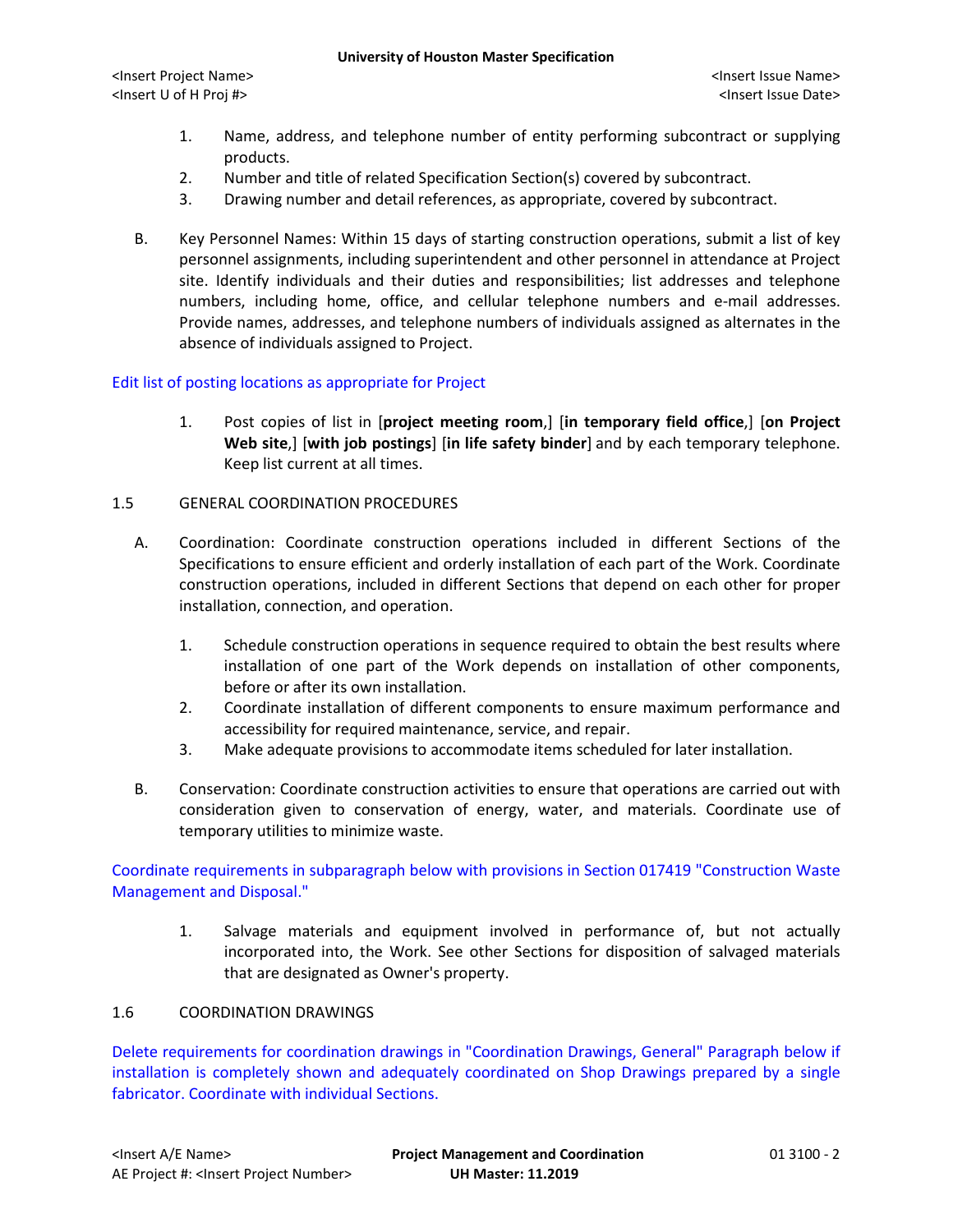- A. Coordination Drawings, General: Prepare coordination drawings according to requirements in individual Sections, and additionally where installation is not completely shown on Shop Drawings, where limited space availability necessitates coordination, or if coordination is required to facilitate integration of products and materials fabricated or installed by more than one entity.
	- 1. Content: Project-specific information, drawn accurately to a scale large enough to indicate and resolve conflicts. Do not base coordination drawings on standard printed data. Include the following information, as applicable:
		- a. Use applicable Drawings as a basis for preparation of coordination drawings. Prepare sections, elevations, and details as needed to describe relationship of various systems and components.
		- b. Indicate functional and spatial relationships of components of architectural, structural, civil, mechanical, and electrical systems.
		- c. Indicate space requirements for routine maintenance and for anticipated replacement of components during the life of the installation.
		- d. Show location and size of access doors required for access to concealed dampers, valves, and other controls.
		- e. Indicate required installation sequences.
		- f. Indicate dimensions shown on the Drawings. Specifically note dimensions that appear to be in conflict with submitted equipment and minimum clearance requirements. Provide alternate sketches to Architect indicating proposed resolution of such conflicts. Minor dimension changes and difficult installations shall not be considered changes to the Contract.
- B. Coordination Drawing Organization: Organize coordination drawings as follows:
	- 1. Floor Plans and Reflected Ceiling Plans: Show architectural and structural elements, and mechanical, plumbing, fire-protection, fire-alarm, and electrical Work. Show locations of visible ceiling-mounted devices relative to acoustical ceiling grid. Supplement plan drawings with section drawings where required to adequately represent the Work.
	- 2. Plenum Space: Indicate subframing for support of ceiling and wall systems, mechanical and electrical equipment, and related Work. Locate components within ceiling plenum to accommodate layout of light fixtures indicated on Drawings. Indicate areas of conflict between light fixtures and other components.
	- 3. Mechanical Rooms: Provide coordination drawings for mechanical rooms showing plans and elevations of mechanical, plumbing, fire-protection, fire-alarm, and electrical equipment.
	- 4. Structural Penetrations: Indicate penetrations and openings required for all disciplines.
	- 5. Slab Edge and Embedded Items: Indicate slab edge locations and sizes and locations of embedded items for metal fabrications, sleeves, anchor bolts, bearing plates, angles, door floor closers, slab depressions for floor finishes, curbs and housekeeping pads, and similar items.
	- 6. Mechanical and Plumbing Work: Show the following:
		- a. Sizes and bottom elevations of ductwork, piping, and conduit runs, including insulation, bracing, flanges, and support systems.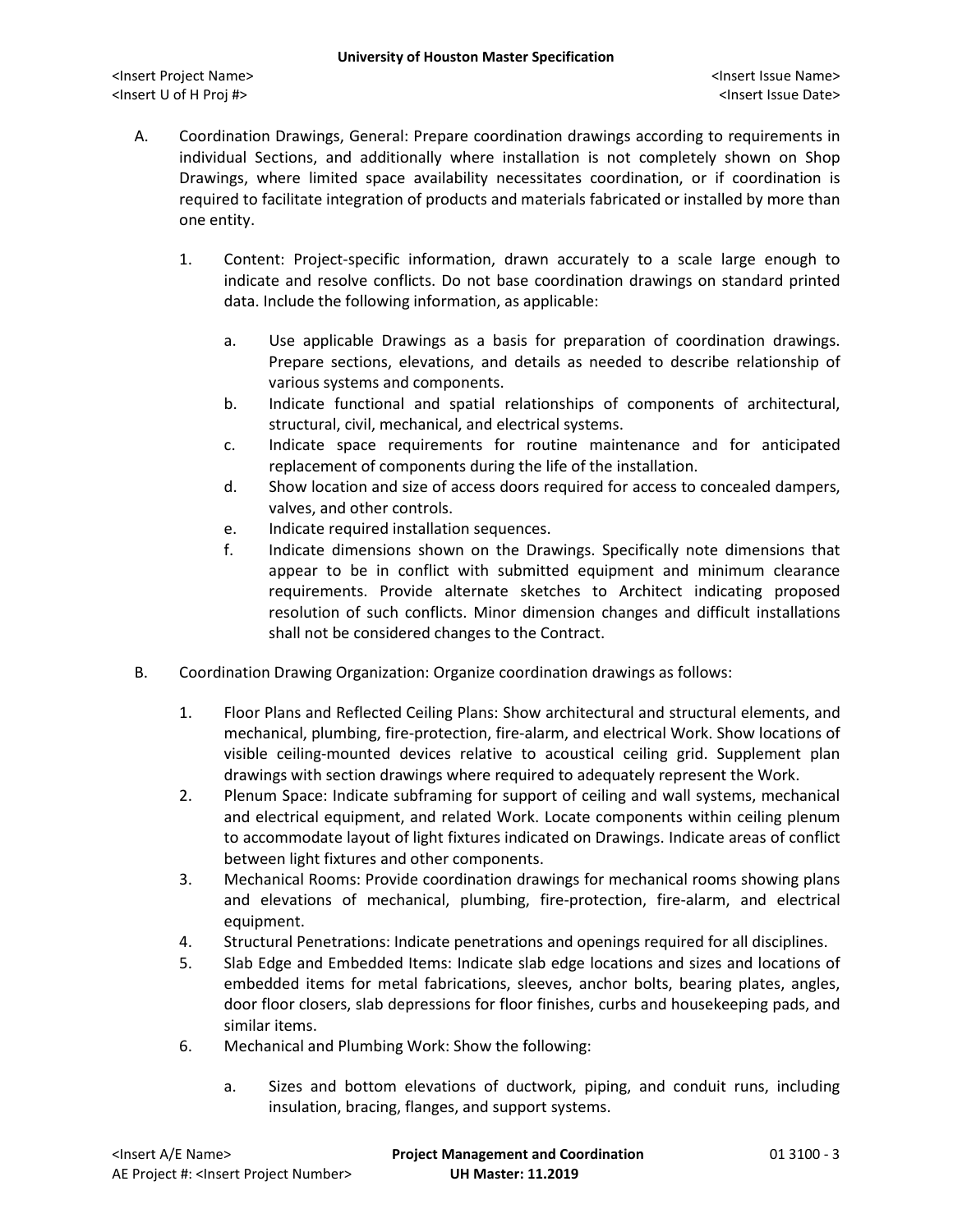- b. Dimensions of major components, such as dampers, valves, diffusers, access doors, cleanouts and electrical distribution equipment.
- c. Fire-rated enclosures around ductwork.
- 7. Electrical Work: Show the following:
	- a. Runs of vertical and horizontal conduit 1-1/4 inches (31.5 mm) in diameter and larger.
	- b. Light fixture, exit light, emergency battery pack, smoke detector, and other firealarm locations.
	- c. Panel board, switch board, switchgear, transformer, busway, generator, and motor control center locations.
	- d. Location of pull boxes and junction boxes, dimensioned from column center lines.
- 8. Fire-Protection System: Show the following:
	- a. Locations of standpipes, mains piping, branch lines, pipe drops, and sprinkler heads.
- 9. Review: Architect will review coordination drawings to confirm that the Work is being coordinated, but not for the details of the coordination, which are Contractor's responsibility. If Architect determines that coordination drawings are not being prepared in sufficient scope or detail, or are otherwise deficient, Architect will so inform Contractor, who shall make changes as directed and resubmit.
- C. Coordination Digital Data Files: Prepare coordination digital data files according to the following requirements:
	- 1. File Preparation Format: Same digital data software program, version, and operating system as original Drawings.
	- 2. File Submittal Format: Submit or post coordination drawing files using Portable Data File (PDF) format.
	- 3. BIM File Incorporation: Develop and incorporate coordination drawing files into Building Information Model established for Project.

Delete or revise requirement in subparagraph and related sub-subparagraphs below to suit Project requirements and as instructed by Owner's representative.

- a. Perform three-dimensional component conflict analysis as part of preparation of coordination drawings using Autodesk Navisworks or similar software. Resolve component conflicts prior to submittal.
	- 1) Submit conflict analysis report.
	- 2) Indicate where conflict resolution requires modification of design requirements by Architect/Engineer.
- 4. Architect will furnish Contractor one set of digital data files of Drawings for use in preparing coordination digital data files.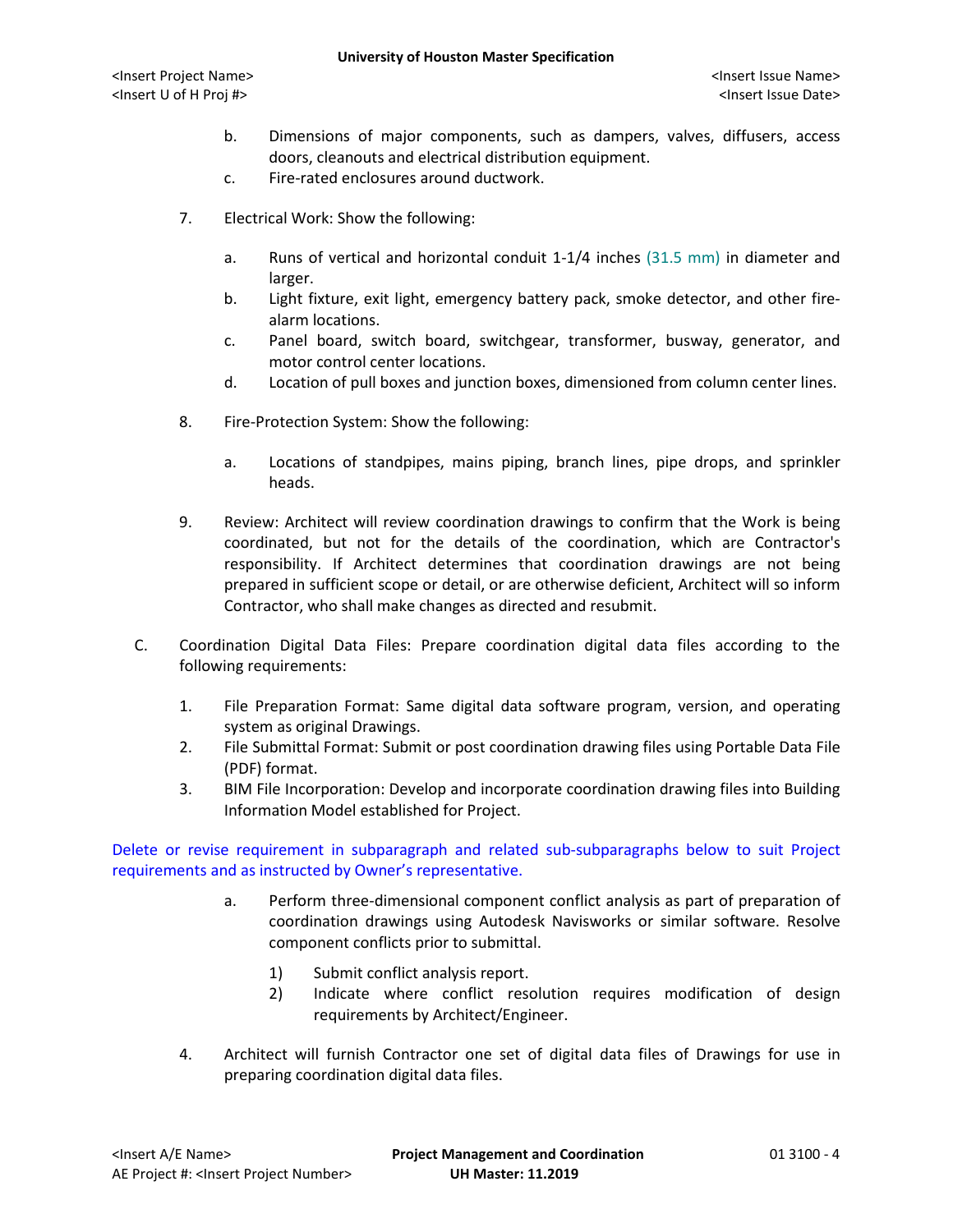- a. Architect makes no representations as to the accuracy or completeness of digital data files as they relate to Drawings.
- b. Contractor shall execute a data licensing agreement in the form of AIA Document C106.

# 1.7 REQUESTS FOR INFORMATION (RFIs)

- A. General: Immediately on discovery of the need for additional information or interpretation of the Contract Documents, Contractor shall prepare and submit an RFI in the form specified.
	- 1. Architect will return RFIs submitted to Architect by other entities controlled by Contractor with no response.
	- 2. Coordinate and submit RFIs in a prompt manner so as to avoid delays in Contractor's work or work of subcontractors.
	- 3. Submit RFI electronically using the Project Web Site.
- B. Content of the RFI: Include a detailed, legible description of item needing information or interpretation and the following:
	- 1. Project name.
	- 2. Project number.
	- 3. Date.
	- 4. Name of Contractor.
	- 5. Name of Architect.
	- 6. RFI number, numbered sequentially.
	- 7. RFI subject.
	- 8. Specification Section number and title and related paragraphs, as appropriate.
	- 9. Drawing number and detail references, as appropriate.
	- 10. Field dimensions and conditions, as appropriate.
	- 11. Contractor's suggested resolution. If Contractor's suggested resolution impacts the Contract Time or the Contract Sum, Contractor shall state impact in the RFI.
	- 12. Contractor's signature.
	- 13. Attachments: Include sketches, descriptions, measurements, photos, Product Data, Shop Drawings, coordination drawings, and other information necessary to fully describe items needing interpretation.
		- a. Include dimensions, thicknesses, structural grid references, and details of affected materials, assemblies, and attachments on attached sketches.
- C. RFI Forms: Software-generated form with substantially the same content as indicated above, acceptable to Architect.
	- 1. Attachments shall be electronic files in Adobe Acrobat PDF format.
- D. Architect's Action: Architect will review each RFI, determine action required, and respond. Allow seven working days for Architect's response for each RFI. RFIs received by Architect after 1:00 p.m. will be considered as received the following working day.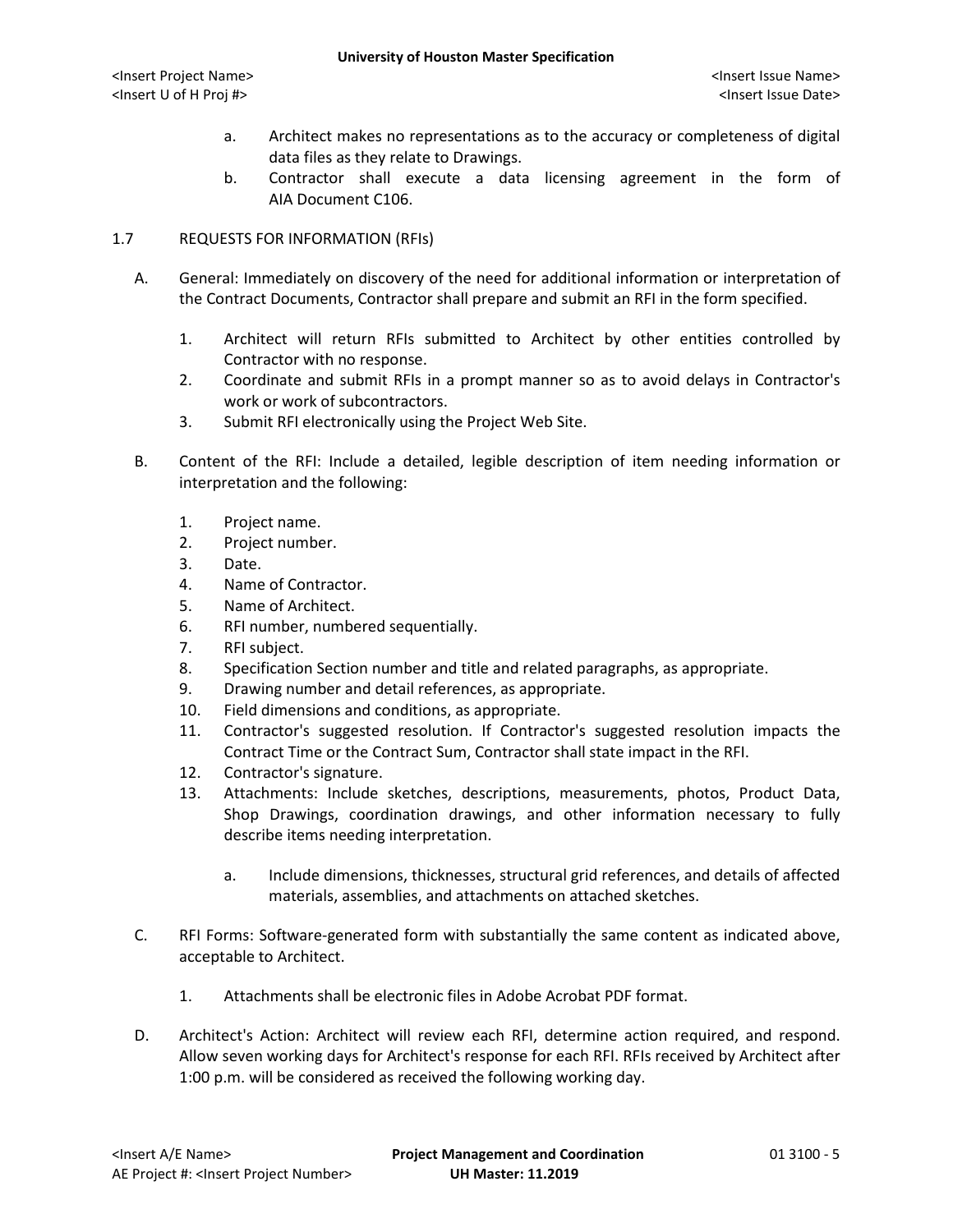- 1. The following Contractor-generated RFIs will be returned without action:
	- a. Requests for approval of submittals.
	- b. Requests for approval of substitutions.
	- c. Requests for approval of Contractor's means and methods.
	- d. Requests for coordination information already indicated in the Contract Documents.
	- e. Requests for adjustments in the Contract Time or the Contract Sum.
	- f. Requests for interpretation of Architect's actions on submittals.
	- g. Incomplete RFIs or inaccurately prepared RFIs.
- 2. Architect's action may include a request for additional information, in which case Architect's time for response will date from time of receipt of additional information.
- 3. Architect's action on RFIs that may result in a change to the Contract Time or the Contract Sum may be eligible for Contractor to submit Change Proposal according to Division 01 Section "Contract Modification Procedures."
	- a. If Contractor believes the RFI response warrants change in the Contract Time or the Contract Sum, notify Architect in writing within 10 days of receipt of the RFI response.
- E. RFI Log: Prepare, maintain, and submit a tabular log of RFIs organized by the RFI number. Use software log that is part of Project Web site.
- F. On receipt of Architect's action, update the RFI log and immediately distribute the RFI response to affected parties. Review response and notify Architect within seven days if Contractor disagrees with response.
	- 1. Identification of related Minor Change in the Work, Construction Change Directive, and Proposal Request, as appropriate.

### 1.8 PROJECT WEB SITE

- A. Use Project Web Site mutually agreed upon by the Owner, Architect, and Contractor for purposes of managing project communication and documentation until Final Completion. Project Web Site shall include the following functions:
	- 1. Project directory.
	- 2. Project correspondence.
	- 3. Meeting minutes.
	- 4. Contract modifications forms and logs.
	- 5. RFI forms and logs.
	- 6. Task and issue management.
	- 7. Photo documentation.
	- 8. Schedule and calendar management.
	- 9. Submittals forms and logs.
	- 10. Payment application forms.
	- 11. Drawing and specification document hosting, viewing, and updating.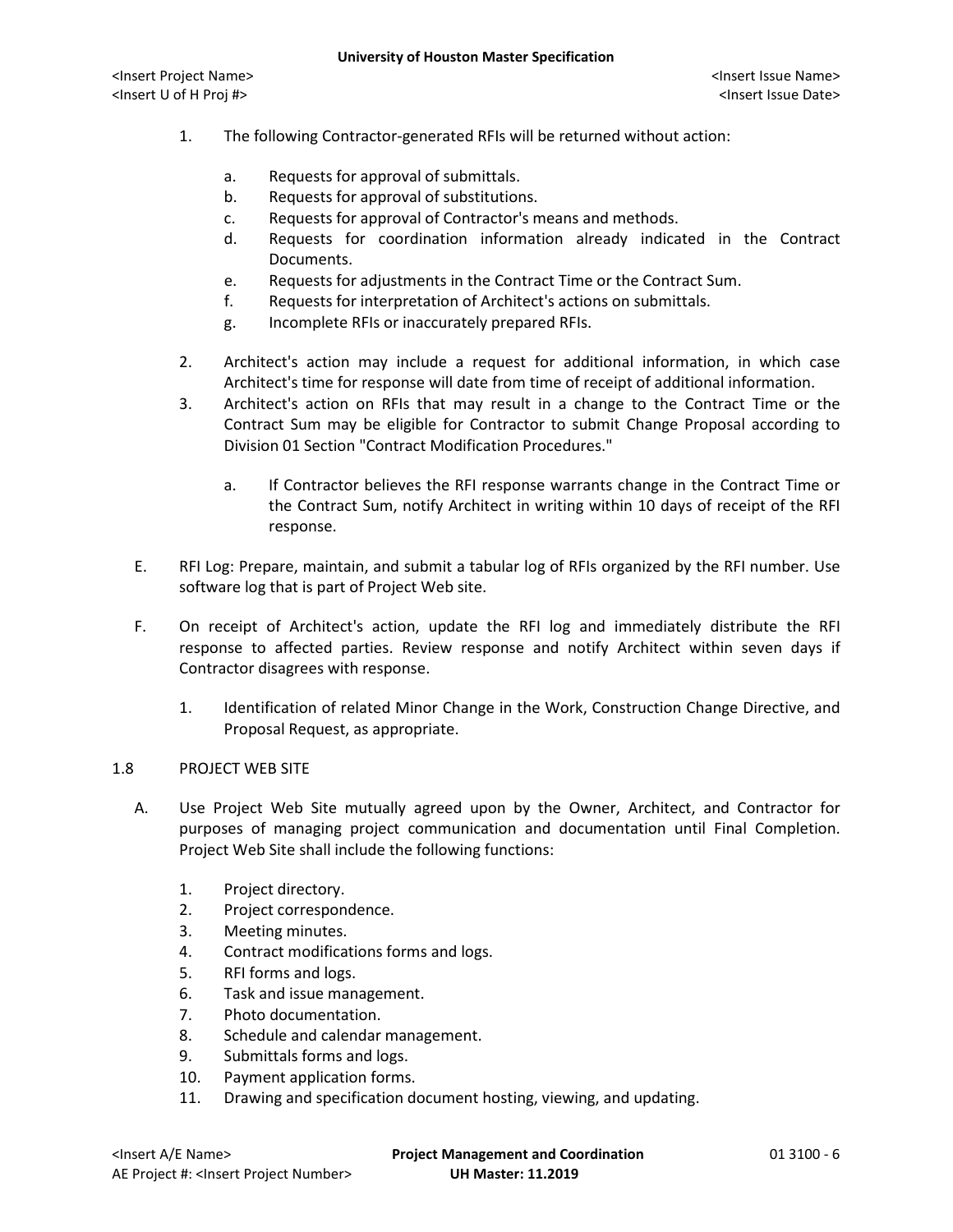- 12. Reminder and tracking functions.
- 13. Archiving functions.
- B. Provide up to seven Project Web Site user licenses for use of the Owner, Owner's Commissioning Authority, Architect, and Architect's consultants. Provide eight hours of software training at Architect's office for Project Web Site users.
- C. On completion of Project, provide one complete archive copy(ies) of Project Web Site files to Owner and to Architect in a digital storage format acceptable to Architect.
- D. Contractor, subcontractors, and other parties granted access by Contractor to Project Web Site shall execute a data licensing agreement in the form of Agreement acceptable to Owner and Architect.

# 1.9 PROJECT MEETINGS

- A. General: Schedule and conduct meetings and conferences at Project site unless otherwise indicated.
	- 1. Attendees: Inform participants and others involved, and individuals whose presence is required, of date and time of each meeting. Notify Owner and Architect of scheduled meeting dates and times.
	- 2. Agenda: Prepare the meeting agenda. Distribute the agenda to all invited attendees.
	- 3. Minutes: Entity responsible for conducting meeting shall record significant discussions and agreements achieved. Distribute the meeting minutes to everyone concerned, including Owner and Architect, within three days of the meeting.
- B. Preconstruction Conference: Schedule and conduct a preconstruction conference before starting construction, at a time convenient to Owner and Architect, but no later than 15 days before commencement of construction.
	- 1. Conduct the conference to review responsibilities and personnel assignments.
	- 2. Attendees: Attendance is mandatory for authorized representatives of the Owner, Owner's Commissioning Authority, Architect, and their appropriate consultants; Contractor and its superintendent; major subcontractors; suppliers; and other concerned parties. Participants at the conference shall be familiar with Project and authorized to conclude matters relating to the Work.
	- 3. Agenda: Discuss items of significance that could affect progress, including the following:
		- a. Tentative construction schedule.
		- b. Phasing.
		- c. Critical work sequencing and long-lead items.
		- d. Designation of key personnel and their duties.
		- e. Lines of communications.
		- f. Procedures for processing field decisions and Change Orders.
		- g. Procedures for RFIs.
		- h. Quality control plan.
		- i. Procedures for testing and inspecting.
		- j. Procedures for processing Applications for Payment.

<Insert A/E Name> **Project Management and Coordination** 01 3100 - 7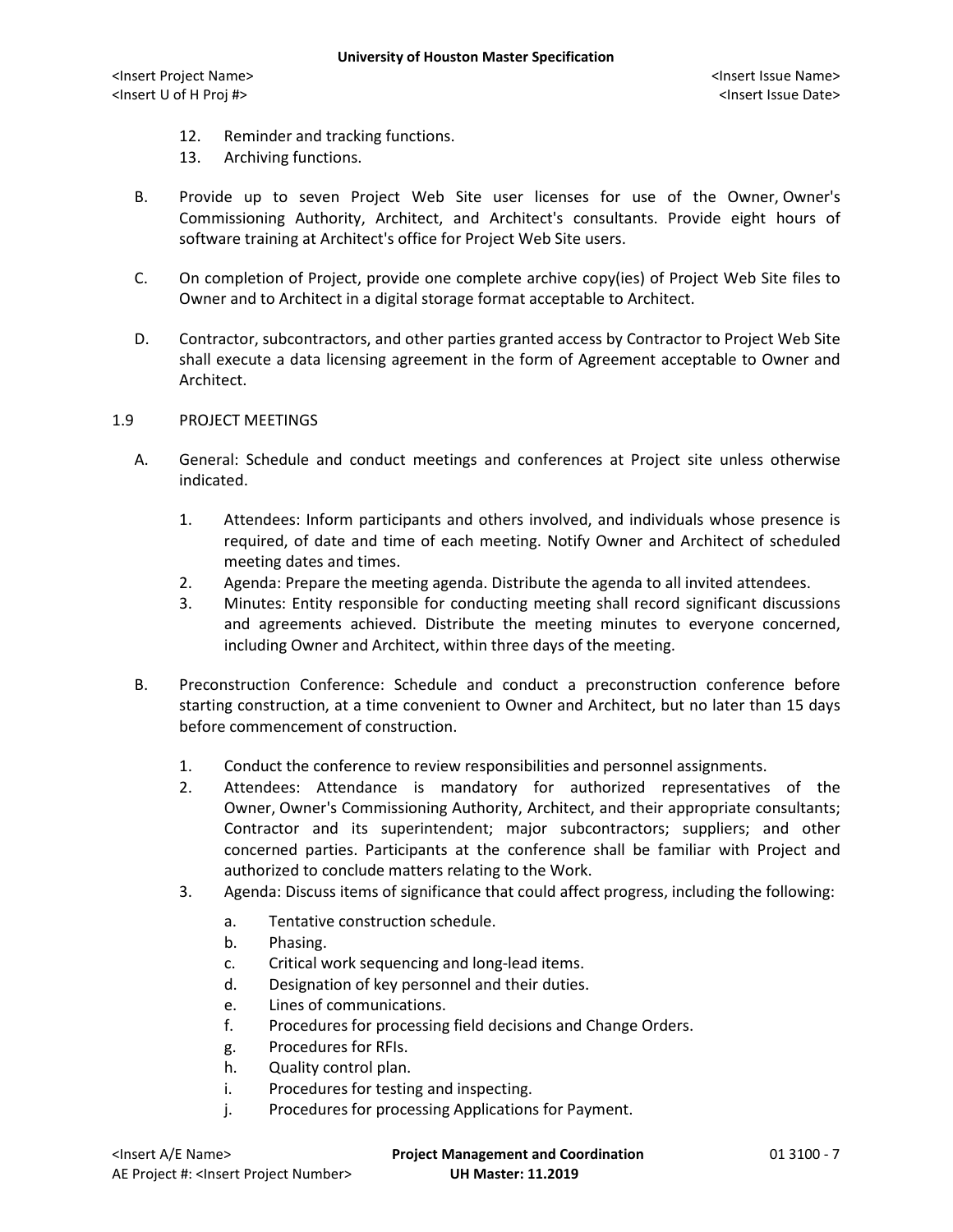- k. Distribution of the Contract Documents.
- l. Submittal procedures.
- m. Sustainable design requirements.
- n. Preparation of record documents.
- o. Site logistics plan.
- p. Use of the premises.
- q. Work restrictions.
- r. Working hours.
- s. Owner's occupancy requirements.
- t. Responsibility for temporary facilities and controls.
- u. Procedures for moisture and mold control.
- v. Procedures for disruptions and shutdowns.
- w. Construction waste management and recycling.
- x. Parking availability.
- y. Office, work, and storage areas.
- z. Equipment deliveries and priorities.
- aa. Site-specific safety plan.
- bb. First aid.
- cc. Security.
- dd. Progress cleaning.
- 4. Minutes: Entity responsible for conducting meeting shall record and distribute meeting minutes.
- C. Preinstallation Conferences: Conduct a preinstallation conference at Project site before each construction activity that requires coordination with other construction.
	- 1. Submit proposed dates of preinstallation conferences for Owner's approval.
	- 2. Submit a list of planned preinstallation conferences and list Work to be discussed by relevant specification section(s) to Owner and Architect.
	- 3. Attendees: Installer and representatives of manufacturers and fabricators involved in or affected by the installation and its coordination or integration with other materials and installations that have preceded or will follow, shall attend the meeting.
	- 4. Advise Owner, Owner's Commissioning Authority, and Architect of scheduled meeting dates at least [**15**] <**Insert number**> days in advance.
	- 5. Agenda: Review progress of other construction activities and preparations for the particular activity under consideration, including requirements for the following:
		- a. Contract Documents.
		- b. Schedules
		- c. Options.
		- d. Related RFIs.
		- e. Related Change Orders.
		- f. Purchases.
		- g. Deliveries.
		- h. Submittals.
		- i. Sustainable design requirements.
		- j. Review of mockups.
		- k. Coordination with other work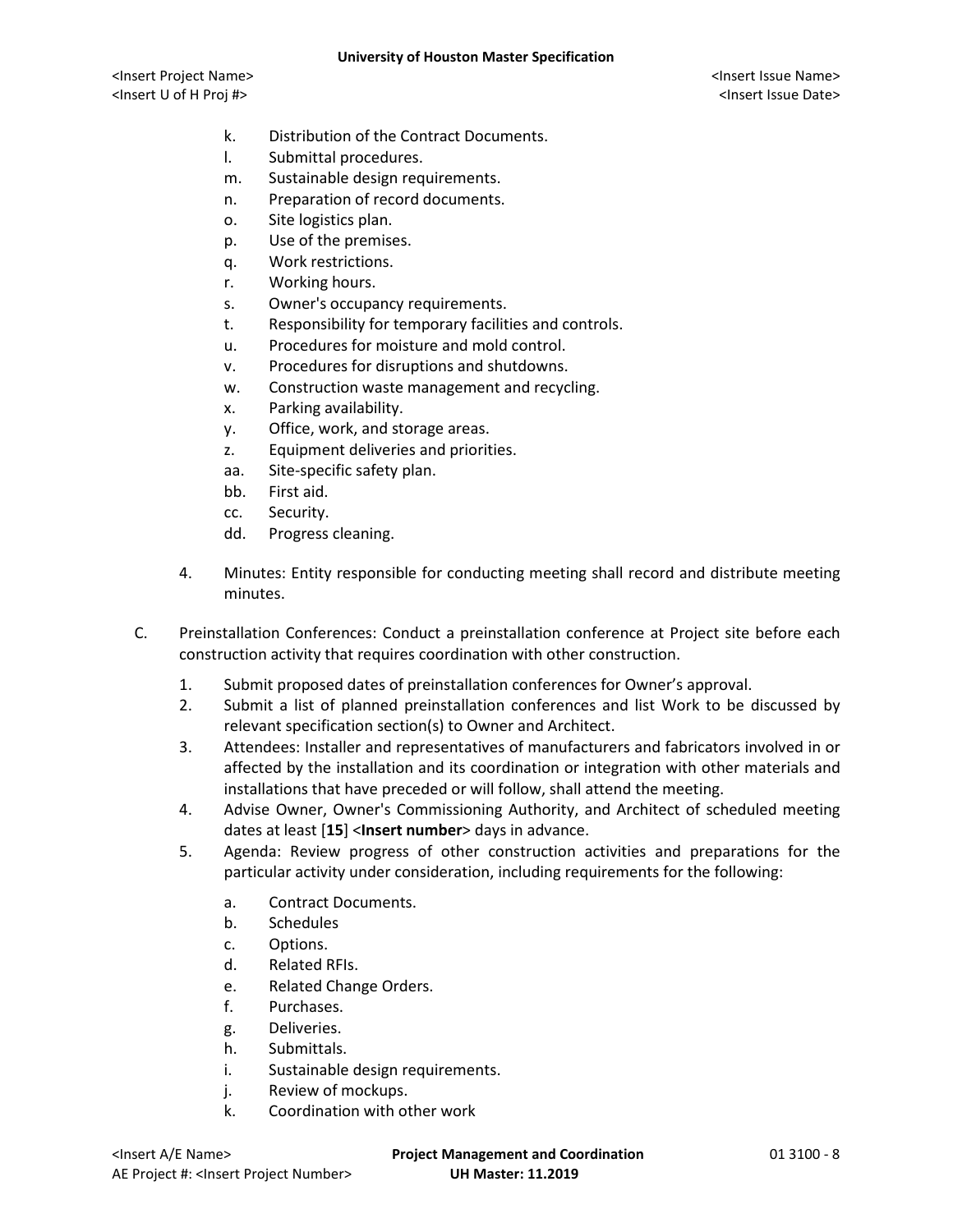- l. Possible conflicts.
- m. Compatibility requirements.
- n. Weather limitations.
- o. Manufacturer's written instructions.
- p. Warranty requirements.
- q. Compatibility of materials.
- r. Acceptability of substrates.
- s. Temporary facilities and controls.
- t. Space and access limitations.
- u. Regulations of authorities having jurisdiction.
- v. Testing and inspecting requirements.
- w. Installation procedures.
- x. Required performance results.
- y. Protection of adjacent work.
- z. Protection of construction and personnel.
- aa. University's tobacco-free and controlled substances requirements.
- bb. University's anti-harassment policy.
- 6. Record significant conference discussions, agreements, and disagreements, including required corrective measures and actions.
- 7. Reporting: Distribute minutes of the meeting to each party present and to other parties requiring information.
- 8. Do not proceed with installation if the conference cannot be successfully concluded. Initiate whatever actions are necessary to resolve impediments to performance of the Work and reconvene the conference at earliest feasible date.
- D. Owner, Architect, Contractor Meetings: Conduct Owner, Architect, Contractor meetings at regular intervals.
	- 1. Coordinate dates of meetings with preparation of payment requests.
	- 2. Attendees: In addition to representatives of Owner, Owner's Commissioning Authority and Architect, each contractor, subcontractor, supplier, and other entity concerned with current progress or involved in planning, coordination, or performance of future activities shall be represented at these meetings. All participants at the meeting shall be familiar with Project and authorized to conclude matters relating to the Work.
	- 3. Agenda: Review and correct or approve minutes of previous Owner, Architect, Contractor meeting. Review other items of significance that could affect progress. Include topics for discussion as appropriate to status of Project.
		- a. Contractor's Construction Schedule: Review progress since the last meeting. Determine whether each activity is on time, ahead of schedule, or behind schedule, in relation to Contractor's construction schedule. Determine how construction behind schedule will be expedited; secure commitments from parties involved to do so. Discuss whether schedule revisions are required to ensure that current and subsequent activities will be completed within the Contract Time.
			- 1) Review schedule for next period.
		- b. Review present and future needs of each entity present, including the following: